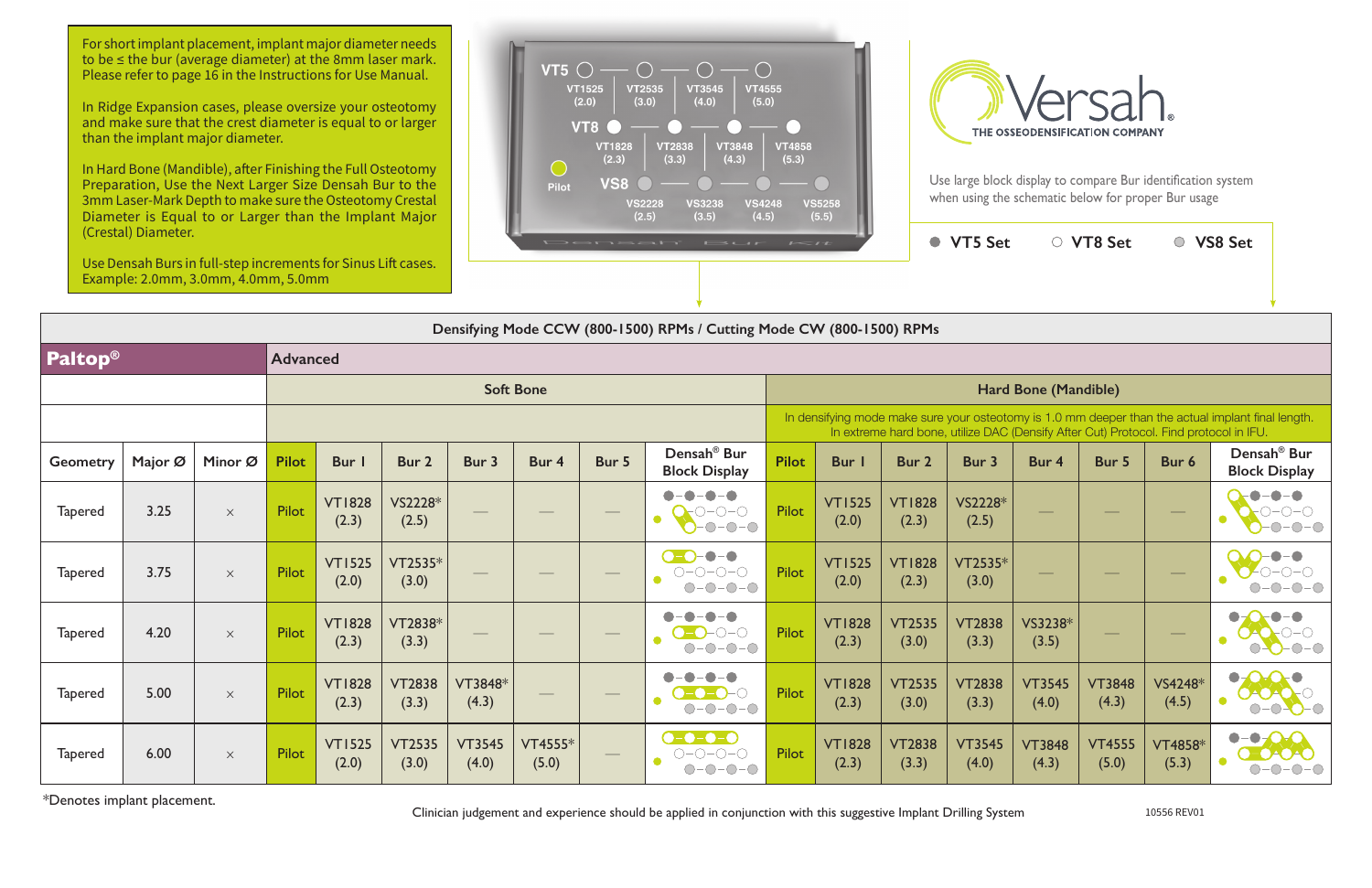In Hard Bone (Mandible), after Finishing the Full Osteotomy Preparation, Use the Next Larger Size Densah Bur to the 3mm Laser-Mark Depth to make sure the Osteotomy Crestal Diameter is Equal to or Larger than the Implant Major





|                 | (Crestal) Diameter. | Use Densah Burs in full-step increments for Sinus Lift cases.<br>Example: 2.0mm, 3.0mm, 4.0mm, 5.0mm |              |                        |                        |                        |                  |                                 | Densah' Bur                                                                                                                                                                                                                                                                                                                                                                                                                                                                       | $I = II$                                                                                                                                                                                    |                        |                        | ● VT5 Set              |                        | ○ VT8 Set              |                         | ○ VS8 Set                                                             |  |  |  |
|-----------------|---------------------|------------------------------------------------------------------------------------------------------|--------------|------------------------|------------------------|------------------------|------------------|---------------------------------|-----------------------------------------------------------------------------------------------------------------------------------------------------------------------------------------------------------------------------------------------------------------------------------------------------------------------------------------------------------------------------------------------------------------------------------------------------------------------------------|---------------------------------------------------------------------------------------------------------------------------------------------------------------------------------------------|------------------------|------------------------|------------------------|------------------------|------------------------|-------------------------|-----------------------------------------------------------------------|--|--|--|
|                 |                     |                                                                                                      |              |                        |                        |                        |                  |                                 | Densifying Mode CCW (800-1500) RPMs / Cutting Mode CW (800-1500) RPMs                                                                                                                                                                                                                                                                                                                                                                                                             |                                                                                                                                                                                             |                        |                        |                        |                        |                        |                         |                                                                       |  |  |  |
| <b>Paltop®</b>  |                     |                                                                                                      | Advanced+    |                        |                        |                        |                  |                                 |                                                                                                                                                                                                                                                                                                                                                                                                                                                                                   |                                                                                                                                                                                             |                        |                        |                        |                        |                        |                         |                                                                       |  |  |  |
|                 |                     |                                                                                                      |              |                        |                        |                        | <b>Soft Bone</b> |                                 |                                                                                                                                                                                                                                                                                                                                                                                                                                                                                   | <b>Hard Bone (Mandible)</b>                                                                                                                                                                 |                        |                        |                        |                        |                        |                         |                                                                       |  |  |  |
|                 |                     |                                                                                                      |              |                        |                        |                        |                  |                                 |                                                                                                                                                                                                                                                                                                                                                                                                                                                                                   | In densifying mode make sure your osteotomy is 1.0 mm deeper than the actual implant final length.<br>In extreme hard bone, utilize DAC (Densify After Cut) Protocol. Find protocol in IFU. |                        |                        |                        |                        |                        |                         |                                                                       |  |  |  |
| <b>Geometry</b> | Major Ø             | Minor Ø                                                                                              | <b>Pilot</b> | <b>Bur</b> I           | Bur 2                  | Bur 3                  | Bur 4            | Bur 5                           | Densah <sup>®</sup> Bur<br><b>Block Display</b>                                                                                                                                                                                                                                                                                                                                                                                                                                   | <b>Pilot</b>                                                                                                                                                                                | Bur I                  | Bur 2                  | Bur 3                  | Bur 4                  | Bur 5                  | Bur 6                   | Densah <sup>®</sup> Bur<br><b>Block Display</b>                       |  |  |  |
| <b>Tapered</b>  | 3.25                | $\times$                                                                                             | Pilot        | <b>VT1828</b><br>(2.3) | VS2228*<br>(2.5)       |                        |                  |                                 | $\bullet$<br>-0-0<br>$\bullet$<br>$\sum_{i=1}^{n} \binom{n}{i} \binom{n}{i} \binom{n}{i} \binom{n}{i} \binom{n}{i} \binom{n}{i} \binom{n}{i} \binom{n}{i} \binom{n}{i} \binom{n}{i} \binom{n}{i} \binom{n}{i} \binom{n}{i} \binom{n}{i} \binom{n}{i} \binom{n}{i} \binom{n}{i} \binom{n}{i} \binom{n}{i} \binom{n}{i} \binom{n}{i} \binom{n}{i} \binom{n}{i} \binom{n}{i} \binom{n}{i} \binom{n}{i} \binom{n}{i} \binom{n}{i} \binom{n}{i} \binom{n}{i}$<br>$\bullet$<br>$-0-0-0$ | <b>Pilot</b>                                                                                                                                                                                | <b>VT1525</b><br>(2.0) | <b>VT1828</b><br>(2.3) | VS2228*<br>(2.5)       |                        |                        |                         | $\neg$                                                                |  |  |  |
| <b>Tapered</b>  | 3.75                | $\times$                                                                                             | Pilot        | <b>VT1525</b><br>(2.0) | VT2535*<br>(3.0)       |                        |                  | $\overbrace{\qquad \qquad }^{}$ | $-•$<br>$O = O = O = O$<br>$-0$ - $0$ - $0$<br>$\bigcirc$ -                                                                                                                                                                                                                                                                                                                                                                                                                       | Pilot                                                                                                                                                                                       | <b>VT1525</b><br>(2.0) | <b>VT1828</b><br>(2.3) | VT2535*<br>(3.0)       |                        |                        |                         |                                                                       |  |  |  |
| <b>Tapered</b>  | 4.20                | $\times$                                                                                             | Pilot        | <b>VT1828</b><br>(2.3) | VT2838*<br>(3.3)       |                        |                  |                                 | $\begin{array}{c} \n \text{O} - \text{O} - \text{O} \n \end{array}$<br>$-0-0-0$<br>$\bigcap$                                                                                                                                                                                                                                                                                                                                                                                      | Pilot                                                                                                                                                                                       | <b>VT1828</b><br>(2.3) | <b>VT2535</b><br>(3.0) | <b>VT2838</b><br>(3.3) | VS3238*<br>(3.5)       |                        |                         | $ \bigcirc$ $ \bigcirc$                                               |  |  |  |
| <b>Tapered</b>  | 5.00                | $\times$                                                                                             | Pilot        | <b>VT1828</b><br>(2.3) | <b>VT2838</b><br>(3.3) | VT3848*<br>(4.3)       |                  |                                 | $\bullet - \bullet$<br>$    \odot$<br>$\bullet$<br>$O-O-O-O$                                                                                                                                                                                                                                                                                                                                                                                                                      | <b>Pilot</b>                                                                                                                                                                                | <b>VT1828</b><br>(2.3) | <b>VT2535</b><br>(3.0) | <b>VT2838</b><br>(3.3) | <b>VT3545</b><br>(4.0) | <b>VT3848</b><br>(4.3) | VS4248*<br>(4.5)        | $-\bigcirc$<br>$    -$                                                |  |  |  |
| <b>Tapered</b>  | 6.00                | $\times$                                                                                             | Pilot        | <b>VT1525</b><br>(2.0) | <b>VT2535</b><br>(3.0) | <b>VT3545</b><br>(4.0) | VT4555*<br>(5.0) |                                 | $\bullet$ - $\bullet$ - $\bullet$<br>$O-O-O-O$<br>$\bullet$<br>$O-O-O-O$                                                                                                                                                                                                                                                                                                                                                                                                          | Pilot                                                                                                                                                                                       | <b>VT1828</b><br>(2.3) | <b>VT2838</b><br>(3.3) | <b>VT3545</b><br>(4.0) | <b>VT3848</b><br>(4.3) | <b>VT4555</b><br>(5.0) | <b>VT4858*</b><br>(5.3) | $\bullet$ - $\bullet$ - $\bullet$ - $\bullet$<br>$\neg$<br>$\bigcirc$ |  |  |  |

\*Denotes implant placement. Clinician judgement and experience should be applied in conjunction with this suggestive Implant Drilling System 10556 REV01

For short implant placement, implant major diameter needs to be ≤ the bur (average diameter) at the 8mm laser mark. Please refer to page 16 in the Instructions for Use Manual.

In Ridge Expansion cases, please oversize your osteotomy and make sure that the crest diameter is equal to or larger than the implant major diameter.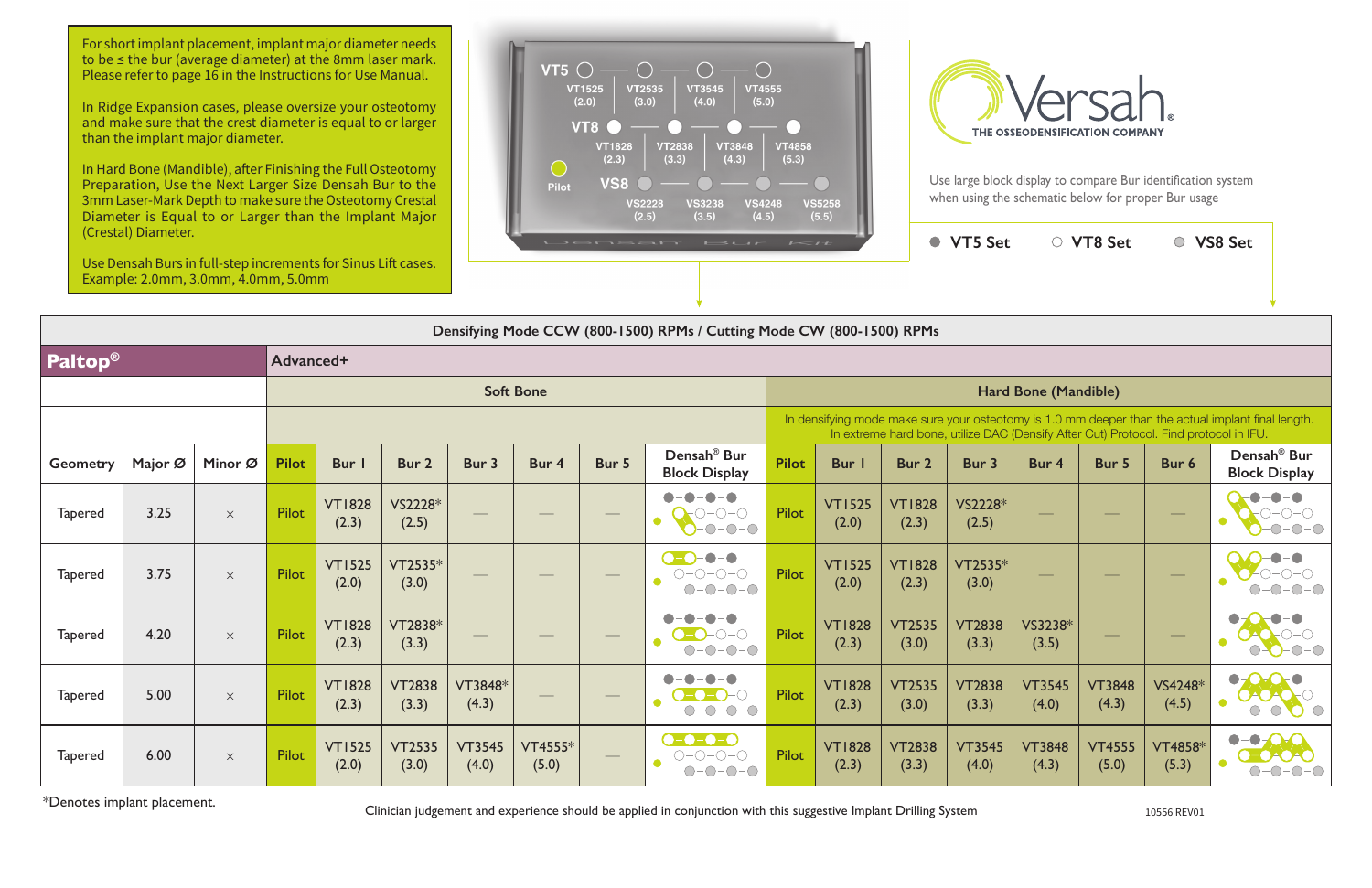**VT5 Set VT8 Set VS8 Set**

For short implant placement, implant major diameter needs to be ≤ the bur (average diameter) at the 8mm laser mark. Please refer to page 16 in the Instructions for Use Manual.

Clinician judgement and experience should be applied in conjunction with this suggestive Implant Drilling System \*Denotes implant placement. 10556 REV01

|  | <b>ard Bone (Mandible)</b> |  |
|--|----------------------------|--|
|  |                            |  |

|                 | Densifying Mode CCW (800-1500) RPMs / Cutting Mode CW (800-1500) RPMs |             |                |                        |                        |                        |                  |                                                                                                                                                                                                                                                                                                                                                                                                                                                                            |                          |                                                            |                                                                                                                                                                                             |                        |                        |                        |                                |                        |                         |                                                               |  |  |  |
|-----------------|-----------------------------------------------------------------------|-------------|----------------|------------------------|------------------------|------------------------|------------------|----------------------------------------------------------------------------------------------------------------------------------------------------------------------------------------------------------------------------------------------------------------------------------------------------------------------------------------------------------------------------------------------------------------------------------------------------------------------------|--------------------------|------------------------------------------------------------|---------------------------------------------------------------------------------------------------------------------------------------------------------------------------------------------|------------------------|------------------------|------------------------|--------------------------------|------------------------|-------------------------|---------------------------------------------------------------|--|--|--|
| <b>Paltop®</b>  |                                                                       |             | <b>Dynamic</b> |                        |                        |                        |                  |                                                                                                                                                                                                                                                                                                                                                                                                                                                                            |                          |                                                            |                                                                                                                                                                                             |                        |                        |                        |                                |                        |                         |                                                               |  |  |  |
|                 |                                                                       |             |                |                        |                        |                        | <b>Soft Bone</b> |                                                                                                                                                                                                                                                                                                                                                                                                                                                                            |                          |                                                            | Hard Bone (Mandible)                                                                                                                                                                        |                        |                        |                        |                                |                        |                         |                                                               |  |  |  |
|                 |                                                                       |             |                |                        |                        |                        |                  |                                                                                                                                                                                                                                                                                                                                                                                                                                                                            |                          |                                                            | In densifying mode make sure your osteotomy is 1.0 mm deeper than the actual implant final length.<br>In extreme hard bone, utilize DAC (Densify After Cut) Protocol. Find protocol in IFU. |                        |                        |                        |                                |                        |                         |                                                               |  |  |  |
| <b>Geometry</b> | Major<br>Ø                                                            | Minor<br>Ø  | <b>Pilot</b>   | <b>Bur</b>             | Bur 2                  | Bur 3                  | Bur 4            | Bur 5                                                                                                                                                                                                                                                                                                                                                                                                                                                                      | Bur 6                    | Densah <sup>®</sup> Bur<br><b>Block Display</b>            | <b>Pilot</b>                                                                                                                                                                                | <b>Bur</b>             | <b>Bur 2</b>           | Bur 3                  | Bur 4                          | Bur 5                  | Bur 6                   | Densah <sup>®</sup> Bur<br><b>Block Display</b>               |  |  |  |
| <b>Tapered</b>  | 3.25                                                                  | $\mathsf X$ | <b>Pilot</b>   | <b>VT1828</b><br>(2.3) | VS2228*<br>(2.5)       |                        |                  | $\frac{1}{2} \left( \frac{1}{2} \right) \left( \frac{1}{2} \right) \left( \frac{1}{2} \right) \left( \frac{1}{2} \right) \left( \frac{1}{2} \right) \left( \frac{1}{2} \right) \left( \frac{1}{2} \right) \left( \frac{1}{2} \right) \left( \frac{1}{2} \right) \left( \frac{1}{2} \right) \left( \frac{1}{2} \right) \left( \frac{1}{2} \right) \left( \frac{1}{2} \right) \left( \frac{1}{2} \right) \left( \frac{1}{2} \right) \left( \frac{1}{2} \right) \left( \frac$ | $\overline{\phantom{a}}$ | $\blacksquare$<br>$\bullet$<br>$\bullet$<br>$-0$ -O -O     | <b>Pilot</b>                                                                                                                                                                                | <b>VT1525</b><br>(2.0) | <b>VT1828</b><br>(2.3) | VS2228*<br>(2.5)       | $\overbrace{\hspace{40pt}}^{}$ |                        |                         | $\begin{array}{c} \bullet \\ \bullet \end{array}$<br>$-0-0-0$ |  |  |  |
| <b>Tapered</b>  | 3.75                                                                  | $\times$    | <b>Pilot</b>   | <b>VT1525</b><br>(2.0) | VT2535*<br>(3.0)       |                        |                  |                                                                                                                                                                                                                                                                                                                                                                                                                                                                            | $\overline{\phantom{a}}$ | $-\bullet$<br>$\overline{C}$<br>$O-O-O-O$<br>$O-O-O-O$     | <b>Pilot</b>                                                                                                                                                                                | <b>VT1525</b><br>(2.0) | <b>VT1828</b><br>(2.3) | VT2535*<br>(3.0)       | $\overbrace{\hspace{25mm}}^{}$ |                        |                         |                                                               |  |  |  |
| <b>Tapered</b>  | 4.20                                                                  | $\mathsf X$ | <b>Pilot</b>   | <b>VT1828</b><br>(2.3) | VT2838*<br>(3.3)       |                        |                  |                                                                                                                                                                                                                                                                                                                                                                                                                                                                            | $\overline{\phantom{a}}$ | $ \bullet$<br>$-0-0-0$<br>∩-                               | <b>Pilot</b>                                                                                                                                                                                | <b>VT1828</b><br>(2.3) | <b>VT2535</b><br>(3.0) | <b>VT2838</b><br>(3.3) | VS3238*<br>(3.5)               |                        |                         | $\bullet$<br>$ \bigcirc$ $ \bigcirc$                          |  |  |  |
| <b>Tapered</b>  | 5.00                                                                  | $\mathsf X$ | <b>Pilot</b>   | <b>VT1828</b><br>(2.3) | <b>VT2838</b><br>(3.3) | VT3848*<br>(4.3)       |                  |                                                                                                                                                                                                                                                                                                                                                                                                                                                                            | $\overline{\phantom{a}}$ | $\bullet$ – $\bullet$<br>$O-O-O-O$                         | Pilot                                                                                                                                                                                       | <b>VT1828</b><br>(2.3) | <b>VT2535</b><br>(3.0) | <b>VT2838</b><br>(3.3) | <b>VT3545</b><br>(4.0)         | <b>VT3848</b><br>(4.3) | VS4248*<br>(4.5)        | $\bullet$<br>DAOA<br>$\bullet$<br>$\bigcirc$                  |  |  |  |
| <b>Tapered</b>  | 6.00                                                                  | $\mathsf X$ | Pilot          | <b>VT1525</b><br>(2.0) | <b>VT2535</b><br>(3.0) | <b>VT3545</b><br>(4.0) | VT4555*<br>(5.0) |                                                                                                                                                                                                                                                                                                                                                                                                                                                                            |                          | $\bullet$ - $\bullet$ - $\bullet$ - $\bullet$<br>$O-O-O-O$ | Pilot                                                                                                                                                                                       | <b>VT1828</b><br>(2.3) | <b>VT2838</b><br>(3.3) | <b>VT3545</b><br>(4.0) | <b>VT3848</b><br>(4.3)         | <b>VT4555</b><br>(5.0) | <b>VT4858*</b><br>(5.3) | $\bullet$<br>$\bullet$                                        |  |  |  |

In Ridge Expansion cases, please oversize your osteotomy and make sure that the crest diameter is equal to or larger than the implant major diameter.

In Hard Bone (Mandible), after Finishing the Full Osteotomy Preparation, Use the Next Larger Size Densah Bur to the 3mm Laser-Mark Depth to make sure the Osteotomy Crestal Diameter is Equal to or Larger than the Implant Major (Crestal) Diameter.

Use Densah Burs in full-step increments for Sinus Lift cases. Example: 2.0mm, 3.0mm, 4.0mm, 5.0mm





Use large block display to compare Bur identification system when using the schematic below for proper Bur usage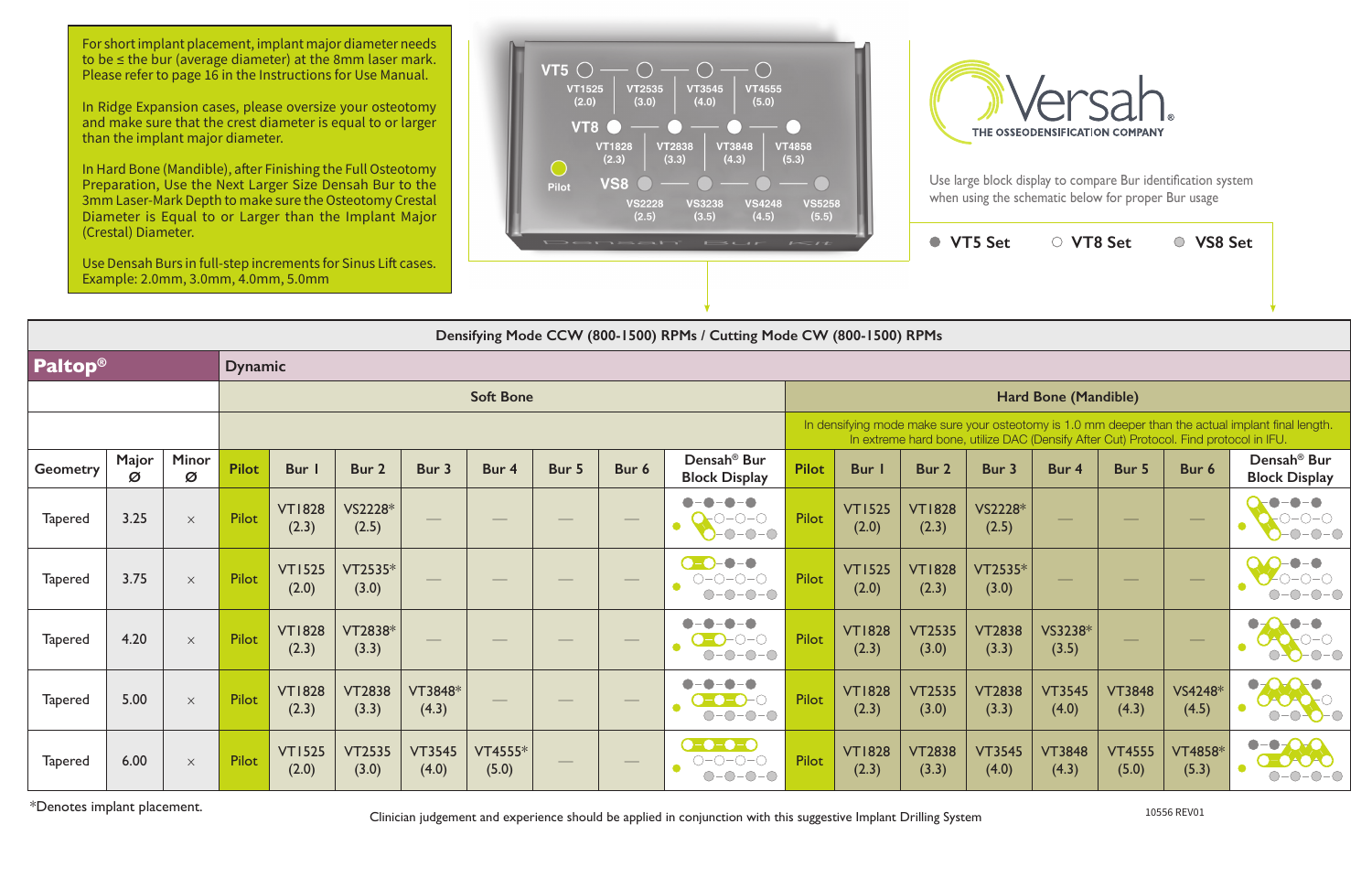Clinician judgement and experience should be applied in conjunction with this suggestive Implant Drilling System

In Hard Bone (Mandible), after Finishing the Full Osteotomy Preparation, Use the Next Larger Size Densah Bur to the 3mm Laser-Mark Depth to make sure the Osteotomy Crestal Diameter is Equal to or Larger than the Implant Major





|                     | (Crestal) Diameter. | Use Densah Burs in full-step increments for Sinus Lift cases.<br>Example: 2.0mm, 3.0mm, 4.0mm, 5.0mm |              |                        |                        |                   |                  |                   | Densah' Bur                                                                             | $I \leq t$                                                                                                                                                                                  |                        |                        | ● VT5 Set              |                                | ○ VT8 Set              |                   | ○ VS8 Set                                       |  |  |
|---------------------|---------------------|------------------------------------------------------------------------------------------------------|--------------|------------------------|------------------------|-------------------|------------------|-------------------|-----------------------------------------------------------------------------------------|---------------------------------------------------------------------------------------------------------------------------------------------------------------------------------------------|------------------------|------------------------|------------------------|--------------------------------|------------------------|-------------------|-------------------------------------------------|--|--|
|                     |                     |                                                                                                      |              |                        |                        |                   |                  |                   | Densifying Mode CCW (800-1500) RPMs / Cutting Mode CW (800-1500) RPMs                   |                                                                                                                                                                                             |                        |                        |                        |                                |                        |                   |                                                 |  |  |
| Paltop <sup>®</sup> |                     |                                                                                                      | <b>DIVA</b>  |                        |                        |                   |                  |                   |                                                                                         |                                                                                                                                                                                             |                        |                        |                        |                                |                        |                   |                                                 |  |  |
|                     |                     |                                                                                                      |              |                        |                        |                   | <b>Soft Bone</b> |                   |                                                                                         | Hard Bone (Mandible)                                                                                                                                                                        |                        |                        |                        |                                |                        |                   |                                                 |  |  |
|                     |                     |                                                                                                      |              |                        |                        |                   |                  |                   |                                                                                         | In densifying mode make sure your osteotomy is 1.0 mm deeper than the actual implant final length.<br>In extreme hard bone, utilize DAC (Densify After Cut) Protocol. Find protocol in IFU. |                        |                        |                        |                                |                        |                   |                                                 |  |  |
| <b>Geometry</b>     | Major Ø             | Minor Ø                                                                                              | <b>Pilot</b> | Bur                    | Bur 2                  | Bur 3             | Bur 4            | Bur 5             | Densah <sup>®</sup> Bur<br><b>Block Display</b>                                         | <b>Pilot</b>                                                                                                                                                                                | Bur                    | Bur 2                  | Bur 3                  | Bur 4                          | Bur 5                  | Bur 6             | Densah <sup>®</sup> Bur<br><b>Block Display</b> |  |  |
| <b>Tapered</b>      | 3.75                | $\times$                                                                                             | <b>Pilot</b> | <b>VT1525</b><br>(2.0) | VT2535*<br>(3.0)       |                   |                  | $\hspace{0.05cm}$ | $\bullet$ – $\bullet$<br>$\bullet$ - $\bullet$ )<br>$O-O-O-O$<br>$-0-0-0$<br>$\bigcirc$ | Pilot                                                                                                                                                                                       | <b>VT1525</b><br>(2.0) | <b>VT1828</b><br>(2.3) | VT2535*<br>(3.0)       | $\overbrace{\hspace{25mm}}^{}$ |                        | $\hspace{0.05cm}$ |                                                 |  |  |
| <b>Tapered</b>      | 4.20                | $\times$                                                                                             | <b>Pilot</b> | <b>VT1828</b><br>(2.3) | VT2838*<br>(3.3)       | $\hspace{0.05cm}$ |                  | $\hspace{0.05cm}$ | O<br>$O-O-O-O-$                                                                         | Pilot                                                                                                                                                                                       | <b>VT1828</b><br>(2.3) | <b>VT2535</b><br>(3.0) | <b>VT2838</b><br>(3.3) | VS3238*<br>(3.5)               | $\hspace{0.05cm}$      |                   |                                                 |  |  |
| <b>Tapered</b>      | 5.00                | $\times$                                                                                             | Pilot        | <b>VT1828</b><br>(2.3) | <b>VT2838</b><br>(3.3) | VT3848*<br>(4.3)  |                  |                   |                                                                                         | Pilot                                                                                                                                                                                       | <b>VT1828</b><br>(2.3) | <b>VT2535</b><br>(3.0) | <b>VT2838</b><br>(3.3) | <b>VT3545</b><br>(4.0)         | <b>VT3848</b><br>(4.3) | VS4248*<br>(4.5)  | $\bullet$ -                                     |  |  |

\*Denotes implant placement.

10556 REV01

For short implant placement, implant major diameter needs to be ≤ the bur (average diameter) at the 8mm laser mark. Please refer to page 16 in the Instructions for Use Manual.

In Ridge Expansion cases, please oversize your osteotomy and make sure that the crest diameter is equal to or larger than the implant major diameter.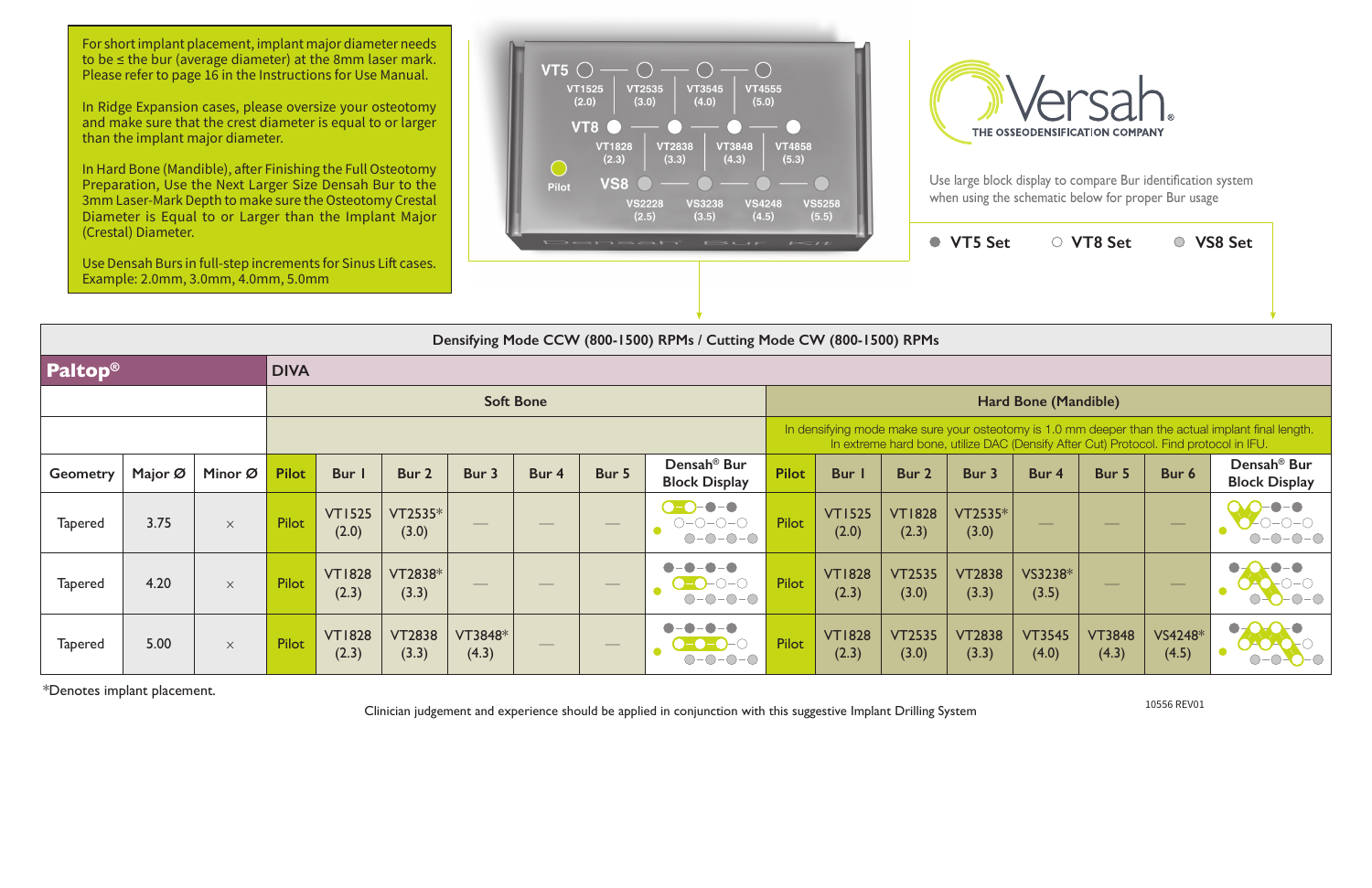Clinician judgement and experience should be applied in conjunction with this suggestive Implant Drilling System

In Hard Bone (Mandible), after Finishing the Full Osteotomy Preparation, Use the Next Larger Size Densah Bur to the 3mm Laser-Mark Depth to make sure the Osteotomy Crestal Diameter is Equal to or Larger than the Implant Major

|                 | (Crestal) Diameter.<br>Use Densah Burs in full-step increments for Sinus Lift cases.<br>Example: 2.0mm, 3.0mm, 4.0mm, 5.0mm |          |              |                        |                        |                        |                  | Densahi | $F \rightarrow C \rightarrow F$                                                                     | $I = I I$            |                        |                        | ● VT5 Set              |                          | ○ VT8 Set              |                                                                                       | ○ VS8 Set                                                                                          |  |  |
|-----------------|-----------------------------------------------------------------------------------------------------------------------------|----------|--------------|------------------------|------------------------|------------------------|------------------|---------|-----------------------------------------------------------------------------------------------------|----------------------|------------------------|------------------------|------------------------|--------------------------|------------------------|---------------------------------------------------------------------------------------|----------------------------------------------------------------------------------------------------|--|--|
|                 |                                                                                                                             |          |              |                        |                        |                        |                  |         | Densifying Mode CCW (800-1500) RPMs / Cutting Mode CW (800-1500) RPMs                               |                      |                        |                        |                        |                          |                        |                                                                                       |                                                                                                    |  |  |
| <b>Paltop®</b>  |                                                                                                                             |          | <b>PAI</b>   |                        |                        |                        |                  |         |                                                                                                     |                      |                        |                        |                        |                          |                        |                                                                                       |                                                                                                    |  |  |
|                 |                                                                                                                             |          |              |                        |                        |                        | <b>Soft Bone</b> |         |                                                                                                     | Hard Bone (Mandible) |                        |                        |                        |                          |                        |                                                                                       |                                                                                                    |  |  |
|                 |                                                                                                                             |          |              |                        |                        |                        |                  |         |                                                                                                     |                      |                        |                        |                        |                          |                        | In extreme hard bone, utilize DAC (Densify After Cut) Protocol. Find protocol in IFU. | In densifying mode make sure your osteotomy is 1.0 mm deeper than the actual implant final length. |  |  |
| <b>Geometry</b> | Major Ø                                                                                                                     | Minor Ø  | <b>Pilot</b> | Bur I                  | Bur 2                  | Bur 3                  | Bur 4            | Bur 5   | Densah <sup>®</sup> Bur<br><b>Block Display</b>                                                     | <b>Pilot</b>         | <b>Bur</b> I           | Bur 2                  | Bur 3                  | Bur 4                    | Bur 5                  | Bur 6                                                                                 | Densah <sup>®</sup> Bur<br><b>Block Display</b>                                                    |  |  |
| <b>Tapered</b>  | 3.25                                                                                                                        | $\times$ | Pilot        | <b>VT1828</b><br>(2.3) | VS2228*<br>(2.5)       |                        |                  |         | $-\bullet-\bullet$<br>$O-O-O$<br>$\bullet$<br>$-0-0-0$                                              | <b>Pilot</b>         | <b>VT1525</b><br>(2.0) | <b>VT1828</b><br>(2.3) | VS2228*<br>(2.5)       | سند با                   |                        |                                                                                       | $\bigcirc$<br>$\bullet$<br>$\bigcap$ -<br>$ \bigcirc$ $ \bigcirc$                                  |  |  |
| <b>Tapered</b>  | 3.75                                                                                                                        | $\times$ | <b>Pilot</b> | <b>VT1525</b><br>(2.0) | VT2535*<br>(3.0)       |                        |                  |         | $\bigcirc$ - $\bigcirc$ - $\bigcirc$ - $\bigcirc$<br>$O-O-O-O$<br>$\bullet$<br>$-0-0-0$<br>$(\ )$ - | <b>Pilot</b>         | <b>VT1525</b><br>(2.0) | <b>VT1828</b><br>(2.3) | VT2535*<br>(3.0)       | $\overline{\phantom{a}}$ |                        |                                                                                       |                                                                                                    |  |  |
| <b>Tapered</b>  | 4.20                                                                                                                        | $\times$ | Pilot        | <b>VT1828</b><br>(2.3) | VT2838*<br>(3.3)       |                        |                  |         | $ \bullet$<br>$\bullet$<br>$\bullet$<br>-0–0<br>$\bullet$<br>$-0$ -O-O<br>$\bigcirc$                | Pilot                | <b>VT1828</b><br>(2.3) | <b>VT2535</b><br>(3.0) | <b>VT2838</b><br>(3.3) | VS3238*<br>(3.5)         |                        |                                                                                       | $   \odot$                                                                                         |  |  |
| <b>Tapered</b>  | 5.00                                                                                                                        | $\times$ | Pilot        | <b>VT1828</b><br>(2.3) | <b>VT2838</b><br>(3.3) | VT3848*<br>(4.3)       |                  |         | $-\bullet$<br>$\bullet$<br>$\bullet$<br>$\bullet$<br>-0-0<br>-( )<br>$\bullet$<br>$-0-0-0$<br>∩-    | Pilot                | <b>VT1828</b><br>(2.3) | <b>VT2535</b><br>(3.0) | <b>VT2838</b><br>(3.3) | <b>VT3545</b><br>(4.0)   | <b>VT3848</b><br>(4.3) | VS4248*<br>(4.5)                                                                      | $\bullet$<br>$\bigcirc$                                                                            |  |  |
| <b>Tapered</b>  | 6.00                                                                                                                        | $\times$ | Pilot        | <b>VT1525</b><br>(2.0) | <b>VT2535</b><br>(3.0) | <b>VT3545</b><br>(4.0) | VT4555*<br>(5.0) |         | $\bullet$ - $\bullet$ - $\bullet$ - $\bullet$<br>0-0-0-0<br>$-0-0-0$<br>$\bigcirc$ :                | Pilot                | <b>VT1828</b><br>(2.3) | <b>VT2838</b><br>(3.3) | <b>VT3545</b><br>(4.0) | <b>VT3848</b><br>(4.3)   | <b>VT4555</b><br>(5.0) | <b>VT4858*</b><br>(5.3)                                                               |                                                                                                    |  |  |

\*Denotes implant placement.

For short implant placement, implant major diameter needs to be ≤ the bur (average diameter) at the 8mm laser mark. Please refer to page 16 in the Instructions for Use Manual.

In Ridge Expansion cases, please oversize your osteotomy and make sure that the crest diameter is equal to or larger than the implant major diameter.



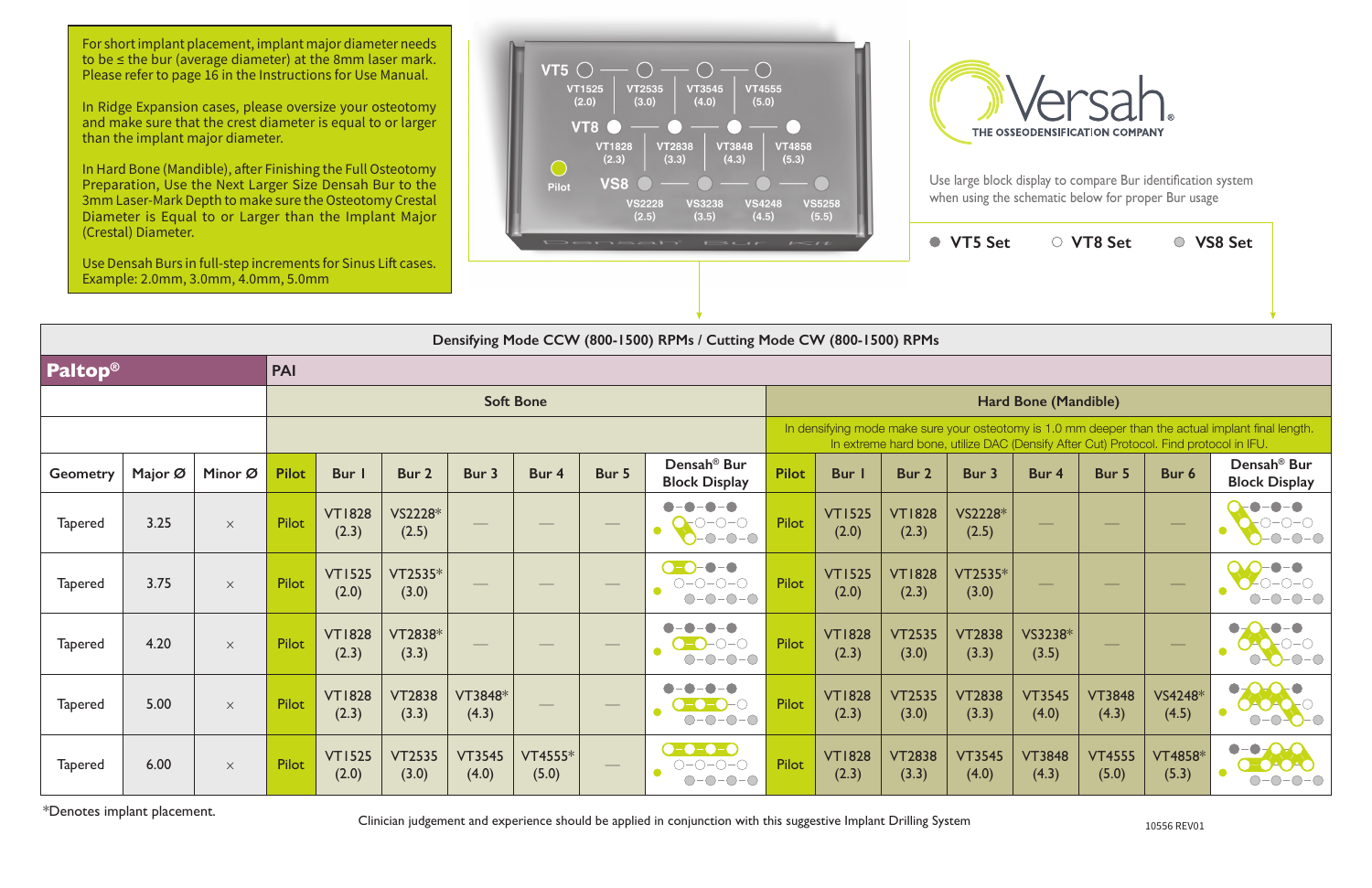In Hard Bone (Mandible), after Finishing the Full Osteotomy Preparation, Use the Next Larger Size Densah Bur to the 3mm Laser-Mark Depth to make sure the Osteotomy Crestal Diameter is Equal to or Larger than the Implant Major

|                 | (Crestal) Diameter.<br>Use Densah Burs in full-step increments for Sinus Lift cases.<br>Example: 2.0mm, 3.0mm, 4.0mm, 5.0mm |          |              |                        |                        |                  |                  | Densah | $E \rightarrow L H$                                                      | $I = II$     |                        |                        | ● VT5 Set                                                                             |                          | ○ VT8 Set                |                   | ○ VS8 Set                                                                                          |
|-----------------|-----------------------------------------------------------------------------------------------------------------------------|----------|--------------|------------------------|------------------------|------------------|------------------|--------|--------------------------------------------------------------------------|--------------|------------------------|------------------------|---------------------------------------------------------------------------------------|--------------------------|--------------------------|-------------------|----------------------------------------------------------------------------------------------------|
|                 |                                                                                                                             |          |              |                        |                        |                  |                  |        | Densifying Mode CCW (800-1500) RPMs / Cutting Mode CW (800-1500) RPMs    |              |                        |                        |                                                                                       |                          |                          |                   |                                                                                                    |
| <b>Paltop®</b>  |                                                                                                                             |          | <b>PCA</b>   |                        |                        |                  |                  |        |                                                                          |              |                        |                        |                                                                                       |                          |                          |                   |                                                                                                    |
|                 |                                                                                                                             |          |              |                        |                        |                  | <b>Soft Bone</b> |        |                                                                          |              |                        |                        |                                                                                       | Hard Bone (Mandible)     |                          |                   |                                                                                                    |
|                 |                                                                                                                             |          |              |                        |                        |                  |                  |        |                                                                          |              |                        |                        | In extreme hard bone, utilize DAC (Densify After Cut) Protocol. Find protocol in IFU. |                          |                          |                   | In densifying mode make sure your osteotomy is 1.0 mm deeper than the actual implant final length. |
| <b>Geometry</b> | Major Ø                                                                                                                     | Minor Ø  | <b>Pilot</b> | Bur                    | Bur 2                  | Bur 3            | Bur 4            | Bur 5  | Densah <sup>®</sup> Bur<br><b>Block Display</b>                          | <b>Pilot</b> | <b>Bur</b>             | Bur <sub>2</sub>       | Bur 3                                                                                 | Bur 4                    | Bur 5                    | Bur 6             | Densah <sup>®</sup> Bur<br><b>Block Display</b>                                                    |
| <b>Tapered</b>  | 3.25                                                                                                                        | $\times$ | Pilot        | <b>VT1828</b><br>(2.3) | VS2228*<br>(2.5)       |                  |                  |        | $\blacksquare$<br>$\bigcirc\neg\bigcirc\neg\bigcirc$<br>$-0-0-0$         | Pilot        | <b>VT1525</b><br>(2.0) | <b>VT1828</b><br>(2.3) | VS2228*<br>(2.5)                                                                      |                          |                          | $\hspace{0.05cm}$ |                                                                                                    |
| <b>Tapered</b>  | 3.75                                                                                                                        | $\times$ | <b>Pilot</b> | <b>VT1525</b><br>(2.0) | VT2535*<br>(3.0)       |                  |                  |        | $\bullet - \bullet$<br>$\bullet$ - $\bullet$<br>$O-O-O-O-O$<br>$O-O-O-O$ | Pilot        | <b>VT1525</b><br>(2.0) | <b>VT1828</b><br>(2.3) | VT2535*<br>(3.0)                                                                      | $\overline{\phantom{m}}$ | $\overline{\phantom{a}}$ |                   |                                                                                                    |
| <b>Tapered</b>  | 4.20                                                                                                                        | $\times$ | Pilot        | <b>VT1828</b><br>(2.3) | VT2838*<br>(3.3)       |                  |                  |        | $\bullet - \bullet$<br>$- \bigcirc - \bigcirc$<br>$O-O-O-O$              | Pilot        | <b>VT1828</b><br>(2.3) | <b>VT2535</b><br>(3.0) | <b>VT2838</b><br>(3.3)                                                                | <b>VT3545</b><br>(4.0)   | <b>VT3848</b><br>(4.3)   | VS4248*<br>(4.5)  | $\bullet$ - $\bullet$<br>$-O$ -O-O                                                                 |
| <b>Tapered</b>  | 5.00                                                                                                                        | $\times$ | <b>Pilot</b> | <b>VT1828</b><br>(2.3) | <b>VT2838</b><br>(3.3) | VT3848*<br>(4.3) |                  |        |                                                                          | Pilot        | <b>VT1828</b><br>(2.3) | <b>VT2535</b><br>(3.0) | <b>VT2838</b><br>(3.3)                                                                | <b>VT3545</b><br>(4.0)   | <b>VT3848</b><br>(4.3)   | VS4248*<br>(4.5)  | $\bullet$ –<br>$\bullet$<br>$\bigcirc$                                                             |

\*Denotes implant placement.

Clinician judgement and experience should be applied in conjunction with this suggestive Implant Drilling System 10556 REV01

For short implant placement, implant major diameter needs to be ≤ the bur (average diameter) at the 8mm laser mark. Please refer to page 16 in the Instructions for Use Manual.

In Ridge Expansion cases, please oversize your osteotomy and make sure that the crest diameter is equal to or larger than the implant major diameter.





Use large block display to compare Bur identification system when using the schematic below for proper Bur usage